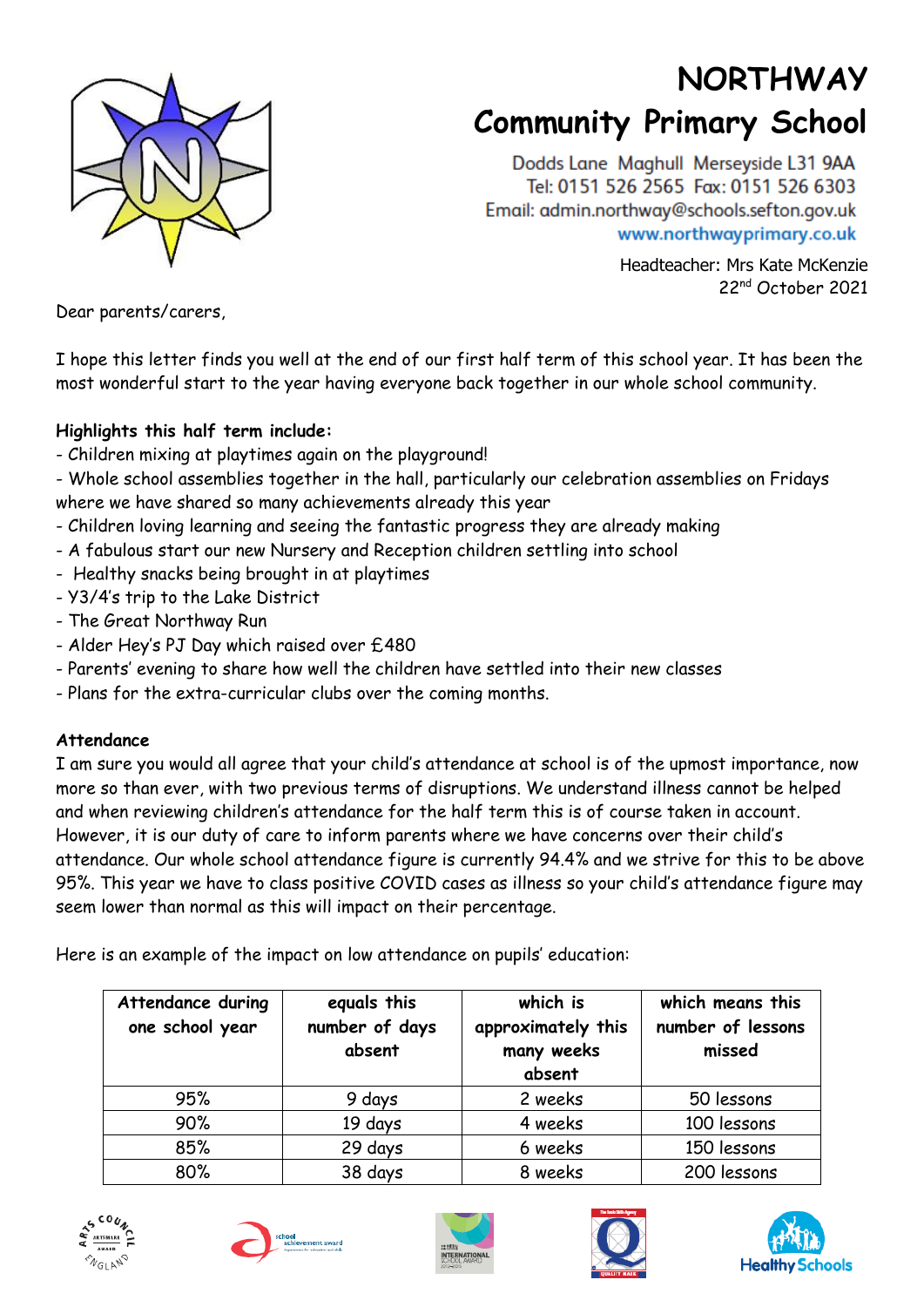We appreciate families have not been able to take holidays planned over the last year. However, our guidance is very clear that children need to be in school in order to achieve their full potential. Holidays will not be authorised in line with the school attendance policy. This is available on the school website and clearly states the procedures we have to follow governed by the local authority. Unauthorised holidays being taken may incur a penalty notice from the local authority.

After half term, I will be sending letters out to families where we are concerned regarding a child's attendance level. This is to make you aware of their current percentage so that we can work together to improve this. If you are concerned regarding your child's attendance and wish to discuss this, please do not hesitate to get in touch with your child's class teacher.

# **COVID**

We are fortunate that we have not had to reinstate class bubbles this half term and we hope this continues as we now move into the Winter months. We have had, across the school, 11 positive COVID cases over the half term. These have been individual cases and have therefore not needed us to request PCR tests for whole classes. This is more cases in one half term than we had throughout the whole of last year, showing cases are on the increase. We will continue to monitor our risk assessment and respond with any necessary changes, which of course will be communicated as required.

# **MADCOS Cross Country Event**

A huge well done to all of the children from Northway who took part in the MADCOS Cross Country Event at Maricourt High School this week. 48 children from Year 4, Year 5 and Year 6 braved the wet weather to represent our school and they all did brilliantly. We have never had so many runners competing before and Northway clearly had the most children competing out of all of the schools which was fantastic to see. Thank you to all of the parents and carers for supporting the children at the event (as well as the younger siblings of the runners who were cheering on for Northway throughout all of the races). A special mention must go to Oliver S and Luke H who came first and second in the Year 4 race, Luke W who came third in the Year 5 race and Poppy S and Isabella N who came joint third out of the girls in the Year 6 race.

#### **Morrisons' Vouchers**

Please can you add the 'It's Good to Grow' vouchers to our school account via the app to ensure we receive as many vouchers as possible! We are still collecting them in school if you receive a physical voucher but if not follow these instructions:

- Scan your physical or digital MyMorrisons card every time you shop or link it to your account online or via the app.
- Collect 1 Grow Token for every £10 spent in store or online.
- On your MyMorrisons account, go to the It's Good to Grow section and **select your chosen school and donate your Grow Tokens**.
- After the collection period, schools can redeem their Grow Tokens against gardening equipment to get kids growing!